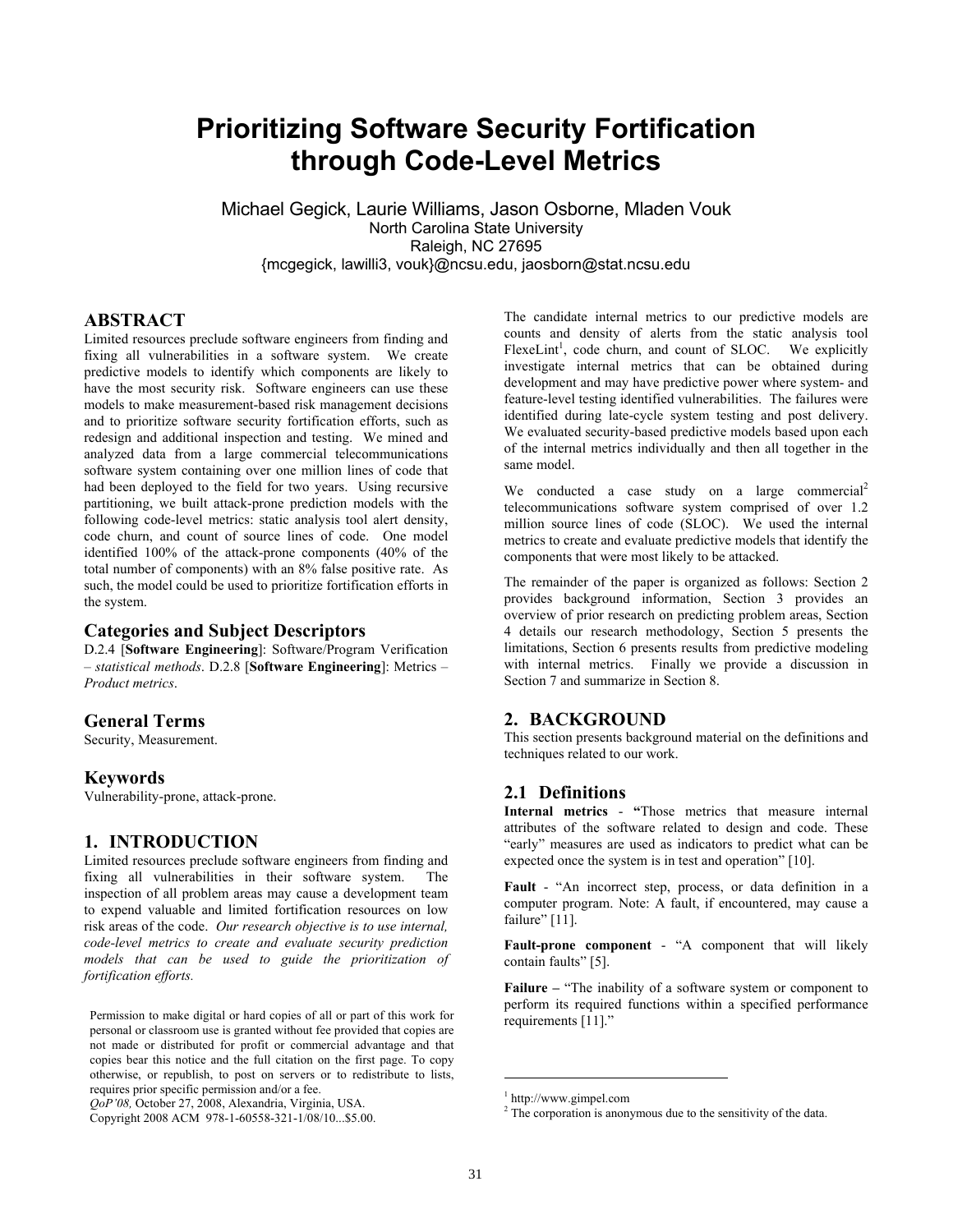**Failure-prone component** – A component that will likely fail due to the execution of faults [22].

**Vulnerability** - An instance of a [fault] in the specification, development, or configuration of software such that its execution can violate an [implicit or explicit] security policy [13].

**Vulnerability-prone component** - A component that is likely to contain one or more vulnerabilities that may or may not be exploitable [7].

**Attack** - The inability of a system or component to perform functions without violating an implicit or explicit security policy. We borrow from the ISO/IEC 24765 [11] definition of failure to define attack, but remove the word "required" because attacks can result from functionality that was not stated in the specification.

**Attack-prone component** - A component that will likely be exploited [7].

Extensive research (including [2, 15, 20]) has shown that software metrics can be used to identify fault- and failure-prone  $components<sup>3</sup>$  and to predict the overall reliability of a system. These models indicate where in the software reliability problems most likely exist so that software engineers have an objective strategy that focuses their verification and validation efforts.

Fault-prone prediction models can estimate which components are fault-prone, but if the faulty code is never executed it will not be prone to failure. The inspection of *all* fault-prone components may cause the development team to expend valuable and limited verification resources on low risk areas of the code that may be of high quality and/or may rarely or never be used by a customer. Failure-prone prediction models, based on a customer's operational profile, and historical failures from the field, can further guide fault-finding efforts toward low quality components that are likely to cause problems for the end user.

A vulnerability-prone component is analogous to a fault-prone component in that vulnerabilities may remain latent (similar to faults) until encountered by an attacker (or tester/customer) in an executing system. The vulnerabilities in a vulnerabilityprone component can include a wide range of severity and likelihood of exploitation.

A similar relationship between vulnerability-prone and attackprone components exists as with fault- and failure-prone components. An attack-prone component is a vulnerabilityprone component if an attacker will likely exploit one or more vulnerabilities in that component. Vulnerability-finding techniques can cause security experts to expend valuable and limited security resources on low risk areas of the code that may be adequately fortified, may be uninteresting to an attacker, or contain difficult-to-exploit vulnerabilities. Attack-prone prediction models based on test failure data and attacks in the field can make vulnerability-finding efforts more efficient and effective by identifying those components with the highest

l

security risk. While failures in the reliability realm are dependent on the operational profile, attacks can occur anywhere in a software system regardless of the operational profile.

### **2.2 Automated Static Analysis (ASA)**

We used static analysis tool output as one of our internal metrics. A static analysis tool analyzes the content of a software system to detect faults without executing the code [3]. We use the term automated static analysis (ASA) to refer to the use of static analysis tools. The output of an ASA tool is an alert. An alert is a notification to a software engineer, of a potential fault in the source code that has been identified via static analysis [9]. Static analysis tools provide an early, automated, objective, and repeatable analysis for detecting faults.

### **2.3 Recursive Partitioning**

Our predictive models are comprised of a statistical technique and the following input variables: ASA alerts, code churn, and SLOC. Recursive partitioning, also known as classification and regression trees (CART), is a statistical technique that recursively partitions data according to X and Y values. The result of the partitioning is a tree of groups where the X values of each group best predicts a Y value. The threshold or split between leaves is chosen by maximizing the difference in the responses between the two leaves. Recursive partitioning produces leaves of a decision tree that contain observations that are distinctly different than observations in other leaves.

### **3. RELATED WORK**

We now present prior research that has shown how internal metrics can predict fault-, failure-, and vulnerability- prone components.

# **3.1 ASA Alerts as Static Metrics for Fault- and Failure-prone Prediction**

Discriminant analyses have been used in many instances to distinguish fault-prone and not fault-prone components [12, 16, 23]. Nagappan et al. [16] demonstrated that they could distinguish 82.91% of their components. Zheng et al. [23] correctly classified 87.5% of the modules in their study when the number of ASA faults and number of test failures are considered. Our research will further these findings to determine if ASA can be used to classify attack-prone components based on recursive partitioning and logistic regression.

# **3.2 Prediction with Code Churn**

In our setting, churn is the count of SLOC that has been added or changed in a component since the previous revision of the software. Nagappan et al. [17] experimented with churn to determine if there was a positive association between churn and defect density. In an analysis with Windows Server 2003, they discovered that there is a correlation and that churn can discriminate between fault-prone and non fault-prone binaries with an accuracy of 89%.

<sup>&</sup>lt;sup>3</sup> A component is constituent part, element, or piece of a complex whole [11].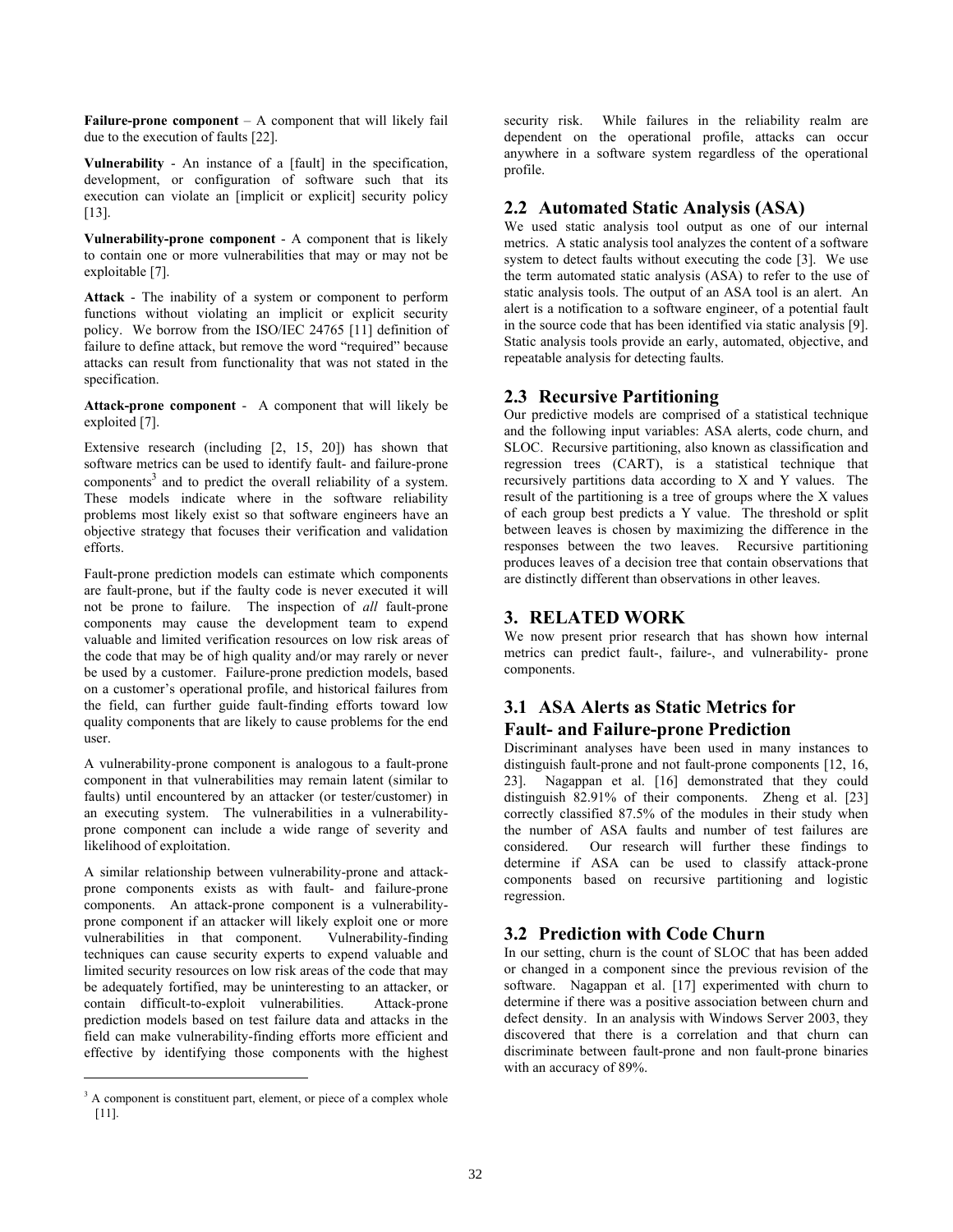# **3.3 Vulnerability-prone Component Predictions**

Neuhaus et al. [18] have also investigated predictive models that identify vulnerability-prone components. They created a software tool, Vulture, that mines a bug database for data that predict which components will likely be vulnerable. The predictors for their models are libraries and APIs that are associated with vulnerabilities. They performed an analysis with Vulture on Bugzilla, the bug database for the Mozilla browser, using imports and function calls as predictors. They were able to identify 50% of all of the vulnerable components in Mozilla.

### **4. RESEARCH METHODOLOGY**

We examined the following hypothesis in this study: **H0:** The internal metrics, count and density of ASA alerts, code churn, and count of SLOC cannot discriminate between attackprone and non attack-prone components.

We do not accept the null hypothesis if we can show, with statistically significant results, that metrics can be used to discriminate between attack-prone and non attack-prone components. To examine the hypothesis, we mined and analyzed data from a large commercial telecommunications software system that had been deployed to the field for two years. The system contained 38 well-defined components whereby each component consisted of multiple source files. A full set of information necessary for our analysis was only available for 25 (66%) of the components of the system, and thus the study focuses on those components. Data at the filelevel were unavailable. The 25 components we analyzed summed to approximately 1.2 million SLOC. All faults in the failure reports have since been fixed.

The failure reports included pre- and post-release failures. A pre-release failure for our study is a failure discovered by an internal tester during feature and/or system robustness testing. A post-release failure indicates that a failure occurred in the field and was reported by a customer. Both the pre- and postrelease reports explicitly identified the component where the solution was applied.

An ASA analysis was performed on the system by FlexeLint. Although FlexeLint is a reliability-based ASA tool, we sought to determine if the fault types identified by the tool could be warnings of security vulnerabilities on a per-component basis. The alerts produced by the tool were audited by a  $3<sup>rd</sup>$  party contracted by the vendor. The audited alerts in this study contain only alerts that were determined to be actual problems in the software. The unaudited list of alerts in this case study includes both the alerts that are actual software problems and those that do not.

# **4.1 Failure Report Classifications**

The first author and additional research student, doctoral students in software security, independently reviewed each of the 1255 pre- and post-release failure reports to classify which failure reports were security problems and which were non security-related reliability problems. Based on the failure security-related reliability problems. reports, we developed criteria that identified which failures were non-security problems and which were indicative of security

problems. Some failure reports were explicitly labeled as security problems (approximately 0.5%) by either internal testers or security engineers. We analyzed all other failure reports that were not explicitly labeled a security problem to determine if they were related to a vulnerability. We found that many reports contained the following keywords that are often seen in security literature: crash, denial-of-service, access level, sizing issues, resource consumption, and data loss. These keywords increased our suspicion of whether or not the failure could be a security problem, but did not necessarily indicate a security problem. The criteria for a failure report to be classified as a security problem are now listed:

- **Remote attacks.** The failure reports explicitly indicated when the failure was due to a remote user or machine. Preand post-release failure reports that contained any of the security keywords (above) and could be remotely initiated had the highest confidence of an exploitable vulnerability.
- **Insider attacks.** If the failure report did not indicate that the failure was due to an external user or machine, then we looked for attacks that did not require remote access to the system.
- **Audit capability.** Weak or absent logging for important components was considered a security vulnerability to prevent non-repudiation. An example of an attack on logging problems can be found in [21].
- Security documentation. We also considered if the fundamental principles of software security were followed. For instance, in two failure reports, the testers indicated that the problem would occur if the users were not "wellbehaved," which breaks the principle of *Reluctance to Trust* [1].

The vendor's security engineer audited our report and eliminated false positives (6.8%) from our report. False positives were reliability faults that we claimed to be security vulnerabilities. The number of vulnerabilities in our analysis 52 (4.1%) of the total failure reports were classified as security failures. Any of the failure reports that we misclassified as nonsecurity problems are false negatives in the study. We used the failure reports that were verified as security problems in our statistical analyses. A security-based failure (i.e. an attack) represents the presence of a security vulnerability.

For this paper, failure and alert densities are calculated by dividing the number of failures and alerts by the number of KLOC (thousands lines of source code) of that component.

# **4.2 Classification of Components**

We manually classified a component as attack-prone if it had at least one pre-release or post-release security failure. A component with no reported security failures was classified as a non attack-prone component. We use the threshold of one failure because there is little variability in the failure count per component and only one attack is needed to cause substantial business loss. The failures reported by customers were not necessarily due to attacks. However, according to the failure report and the security engineer, the vulnerability could have been exploited maliciously and thus we consider the failure an "attack" for the purposes of this paper. No malicious attacks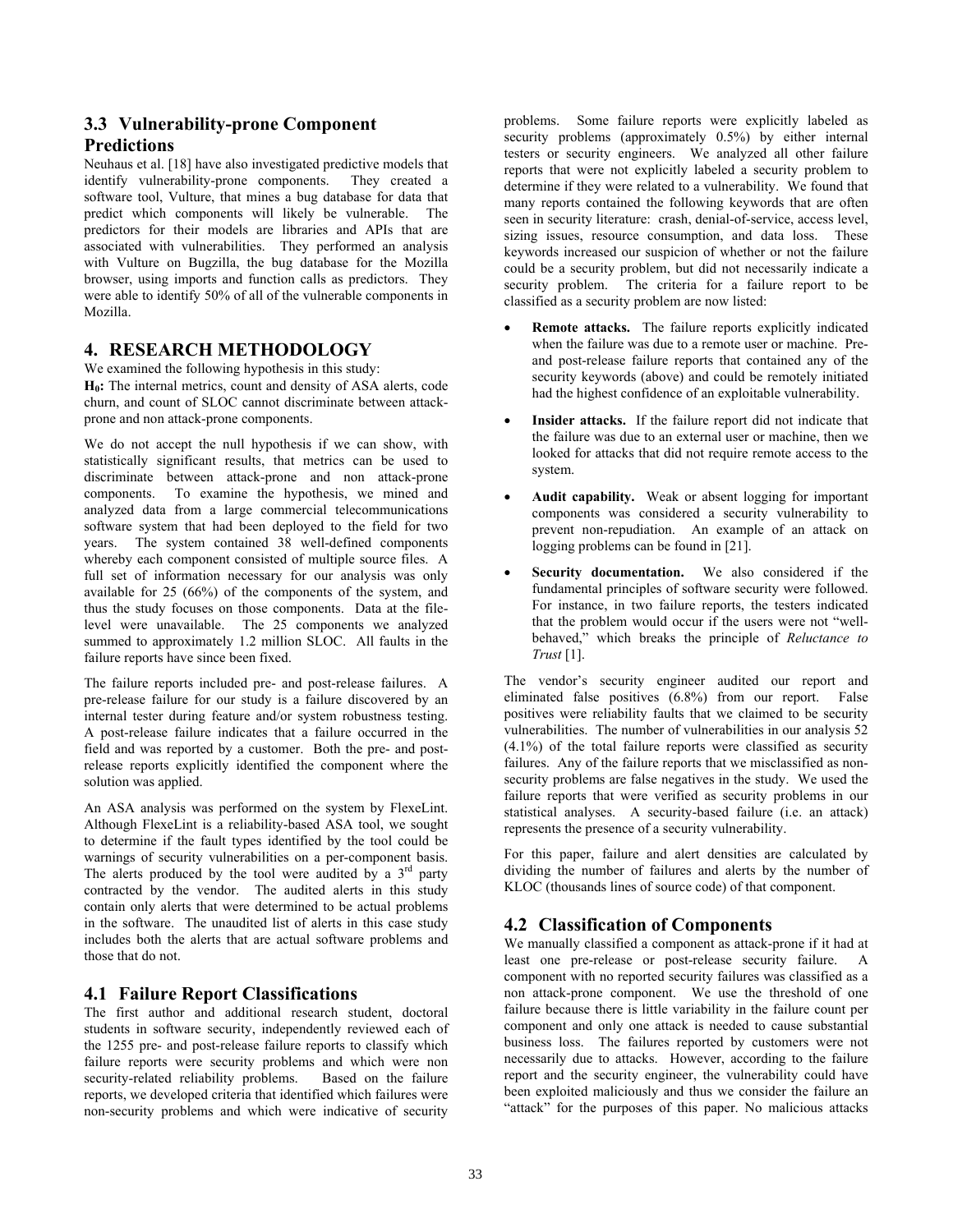were reported for the software system. In our setting, ten of the 25 components were classified as attack-prone.

### **4.3 Predictive Modeling**

The models we build identify the internal metrics that best predict which components are attack-prone and non attackprone. Our four predictive models used recursive partitioning with the following three internal predictors: ASA alerts, churn, and SLOC. We approached model selection in a stepwise fashion where we analyze how each metric performs individually and then combine the metrics into one model. If the predictions generated by our models are consistent with the post hoc manual classifications based upon testing results and customer reports, then the models may be a viable approach to prioritizing security-based verification efforts for our software system.

In our setting, Type I and Type II errors are as follows:

**Type I error (false positive)** - a non attack-prone component that was predicted to be attack-prone.

**Type II error (false negative) -** an attack-prone component that was predicted to be non attack-prone.

To validate the efficacy of each model, we evaluate the models with two techniques: k-fold cross-validation and receiver operating characteristic (ROC) curves. We cross-validated the  $\mathbb{R}^2$  to determine how much variation was accounted for by the model rather than by random error. In our setting we used fivefold cross-validation where there were five groups of components, each consisting of an equal number of randomly chosen components. Five has been shown to be a good value for performing cross-validation [8]. One group was used as the test set and the training set contained the other four groups. The  $R<sup>2</sup>$  of the training set was compared to the test set during five trials where each group was allowed to be in the test set once.

The second test was with the ROC curve. With ROC, a curve is drawn on a graph where the true positive rate of attack-prone component identification is on the y-axis and the false positive rate on the x-axis. The true positive rate is the probability that the attack-prone prediction is correct. The false positive rate is the probability that the attack-prone prediction is incorrect when a component is not attack-prone. The area under the curve measures how well the predictors estimate the probability a component is attack-prone.

# **5. LIMITATIONS**

Our security data are sparse. Our analysis included only 3.7% of the organization's faults making statistical analyses difficult and reducing the confidence in our models. Additionally, we had a small sample size of 25 components to partition, making analyses difficult; an analysis at the file-level was not possible. The models that fit our system may not fit all software systems due to differences such as architecture, programming language, and developers. Also, after testing is complete, we can only know detected faults; we do not know which faults still remain [6]. Thus, our analysis is based on incomplete vulnerability discovery. Additionally, system and feature-level testing may not be adequate for detecting all vulnerabilities while using other techniques (e.g. architectural risk analyses) may be suitable for finding different types of security vulnerabilities.

Furthermore, our ASA analysis is based upon only one ASA tool, FlexeLint, and may not be representative of the predictive power of other ASA tools.

There was some subjective interpretation in the analysis of preand post-release failure reports though the cross examination between two doctoral students and one industrial security expert strengthens our results. Also, we could not determine if testing effort was equal for all components; it may have been driven by factors such as churn or code size. Lastly, once the model is applied, the model is not guaranteed to be effective for the next revision of the software.

### **6. PREDICTIVE MODEL ANALYSIS**

In this section, we present the analysis of four predictive models that use internal metrics to predict attack-proneness. We formulated models based upon each of the internal metrics individually and then with all of the internal metrics together.

# **6.1 Predictive Model 1: ASA Alerts**

We used recursive partitioning to define a threshold based on the number (or density) of alerts that will distinguish attackprone and non attack-prone components. The threshold divides components into two groups of components (partitions) that we will designate as the lower partition (the smaller count or density of alerts) and the upper partition (the higher count or density of alerts). Model 1 uses recursive partitioning with the following ASA alerts as predictors in our models: count and density of audited and un-audited null pointer, memory leak, buffer overrun alerts, the combination of the previous three security-related alerts, and all of the reported FlexeLint alerts. We mined and organized all of these predictors to be used as independent variables in the recursive partitioning analysis. In our setting, the upper partition resulting from the split will be interpreted as having true positives when containing attackprone components, and if attack-prone components exist in the lower partition, then they are Type II errors.

The first split (see Figure 1) with recursive partitioning was based on total alert density. Of all the ASA alert metrics, the total alert density served as the best metric for separation based on the functions of the metric that maximize the difference between attack-prone components and non attack-prone components. The upper partition correctly identified 40% (100% of the attack-prone components) of the components as attack-prone, but had a 28% Type I error rate where components were misclassified as attack-prone. The lower partition contained 32% true negatives. The value of total alert density at the split is 0.19 alerts/KLOC. That is, a component with a total alert density below 0.19 alerts/KLOC is in the lower partition and a component with an alert density greater than or equal to 0.19 alerts/KLOC is in the upper partition. The p-value of the split is 0.012 and the  $\mathbb{R}^2$ , is 31.5%.

The value of  $R^2$  is low which indicates that the proportion of the response that can be attributed to the alerts is small compared to that of standard error. Therefore, we made a second split to increase the ability of the model to account for more variability. The second split again used total alert density of all of the possible metrics and produced the split in the upper partition of the first split. The value of  $\mathbb{R}^2$  is low which indicates that the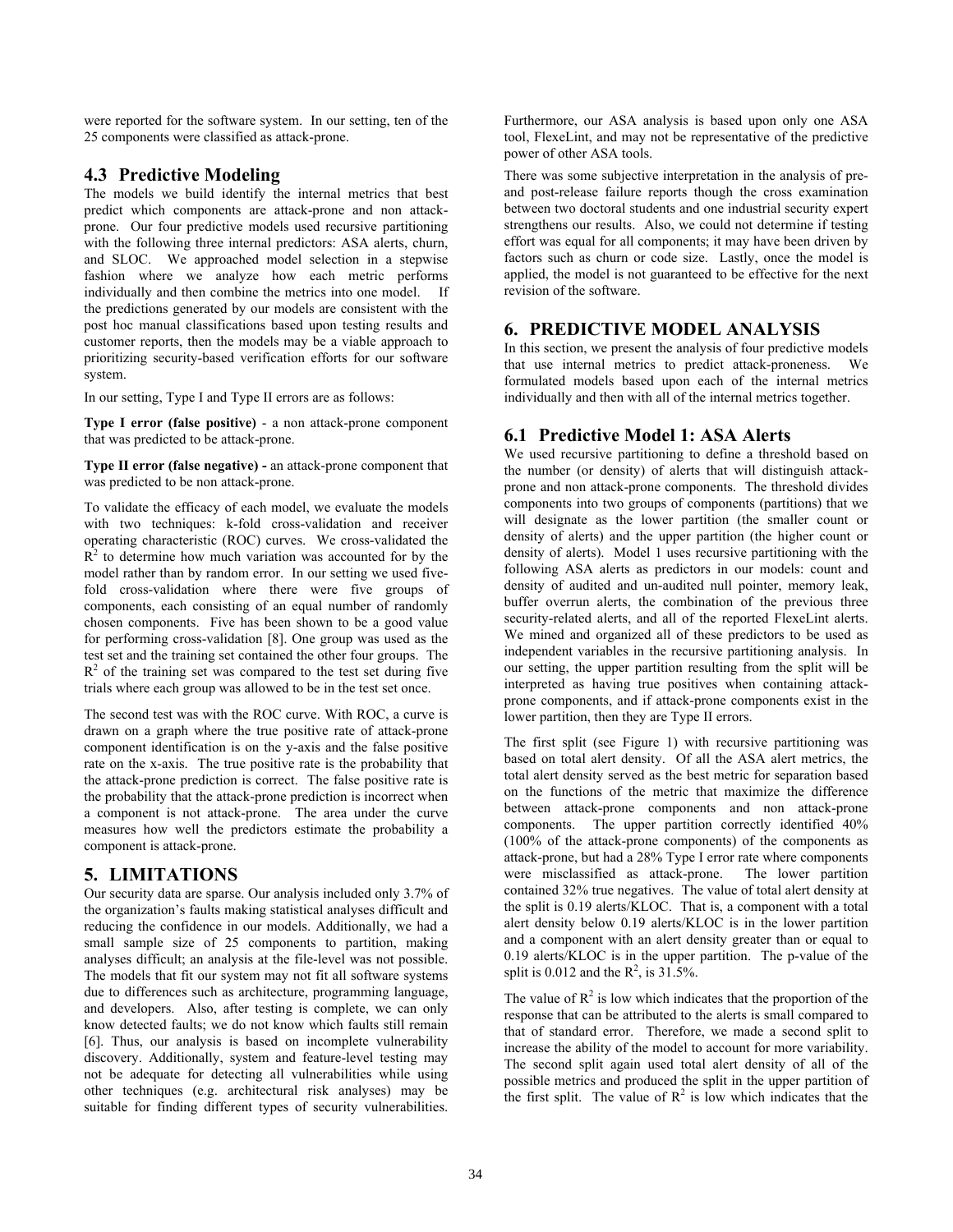proportion of the response that can be attributed to the alerts is small compared to that of standard error. Therefore, we made a second split to increase the ability of the model to account for more variability.





The second split again used total alert density of all of the possible metrics and produced the split in the upper partition of the first split. The value for the total alert density at the split is 0.39 alerts/KLOC. The p-value for the second split is .007 and the  $R^2$  is 32.2%. The combined  $R^2$  of the model is therefore 63.7%. Twelve percent of the attack-prone components are in the upper partition of the second split and 28% in the lower partition. The 28% misclassification (shown in lower partition of the second split in Figure 1) was originally correctly classified as attack-prone by the first split, but the second split misclassified them as non attack-prone. The second split indicates that the higher alert density, then the less chance that a component is attack-prone, contradicting the first split. No further splitting with a p-value at or less than .05 was possible. We do not include the second split in our model because it is not intuitive for software engineers to use a model that indicates more alerts means that a component is less likely to be attackprone.

The average  $R^2$  in the cross-validation was taken from the five trials and was calculated as  $60.7\%$  suggesting that the  $R^2$  is correct within the overall model. The area under the ROC curve for Model 1 is 93.0%. The large area under the curve indicates that the predictors for each model are accurate at specifying attack-prone components.

A summary of the results from Model 1 and the following models are presented in Table 1. The Type I and II error rates,  $R<sup>2</sup>$ , validated  $R<sup>2</sup>$ , and ROC curve values are reported in Table 1 for the remainder of the paper unless explicitly stated for emphasis.

There are two possible reasons why the second split showed that a higher alert density means there is less of a chance that a component is attack-prone. First, the metric, total alert density includes all alerts, both security-related and not security-related, which inflated the alert density value. Secondly, system testers may be finding vulnerabilities that ASA cannot find and ASA may be finding faults in components that the testers do not find.

**Observation 1:** *ASA alerts by themselves cannot accurately predict pre-release attack-prone components.*

### **6.2 Predictive Models 2 and 3: Churn and SLOC**

We attempted to build predictive models with churn and SLOC by themselves, but we were similarly unsuccessful. In Model 2, we used churn as the single predictor and only one split (p=.01) was possible. The value of the churn at the split is 3,861 SLOC. No further splits at or below the .05 level could be made.

**Observation 2:** *Code churn by itself cannot accurately predict attack-prone components.* 

We also tried modeling with churn normalized against SLOC according to Nagappan et al. [17]. We found that only one split could be made with 36% Type I errors and no Type II errors. The  $R^2$  was only 21.9%. The  $R^2$  values are too low to accept as potential models.

We also tried to predict attack-prone components with SLOC as the only metric in Model 3, but no splits were possible at or below the .05 level.

**Observation 3:** *SLOC by itself cannot accurately predict prerelease attack-prone components.*

### **6.3 Predictive Model 4: Alerts, Churn, and SLOC**

We created a model, Model 4, with the following predictors: alerts, churn and SLOC. The first split was determined by churn and had 100% of the attack-prone components in the upper partition with a Type I error rate of 28%. The value of churn at the split is  $3,861$  SLOC with an  $R^2$  of  $31.5\%$ . The p-value is .012. We performed another split as shown in Figure 2 and the metric chosen was total alert density. The total alert density further separated the attack-prone and non attack-prone components in the upper partition from the first split. The results showed that the higher the alert density, the more likely the component was attack-prone. The value of the alert density at the split was 0.19 alerts/KLOC and the p-value for the second

**Table 1: Summary of recursive partitioning models results after all statistically significant splits have been made.** 

| Model | Metric              | Type I<br>(False Positive) | <b>Type II</b><br>(False Negative) | $\mathbb{R}^2$ | Cross-validated $\mathbb{R}^2$ | <b>ROC</b> |
|-------|---------------------|----------------------------|------------------------------------|----------------|--------------------------------|------------|
|       | alerts              | 28%                        | $0\%$                              | 31.5%          | 19.4%                          | 76.7%      |
|       | churn               | 28%                        | $0\%$                              | 31.5%          | 30.1%                          | 76.7%      |
|       | <b>SLOC</b>         | $-$                        | --                                 | --             | --                             |            |
| 4     | alerts, churn, SLOC | 8%                         | $0\%$                              | 67.9%          | 61.1%                          | 93.3%      |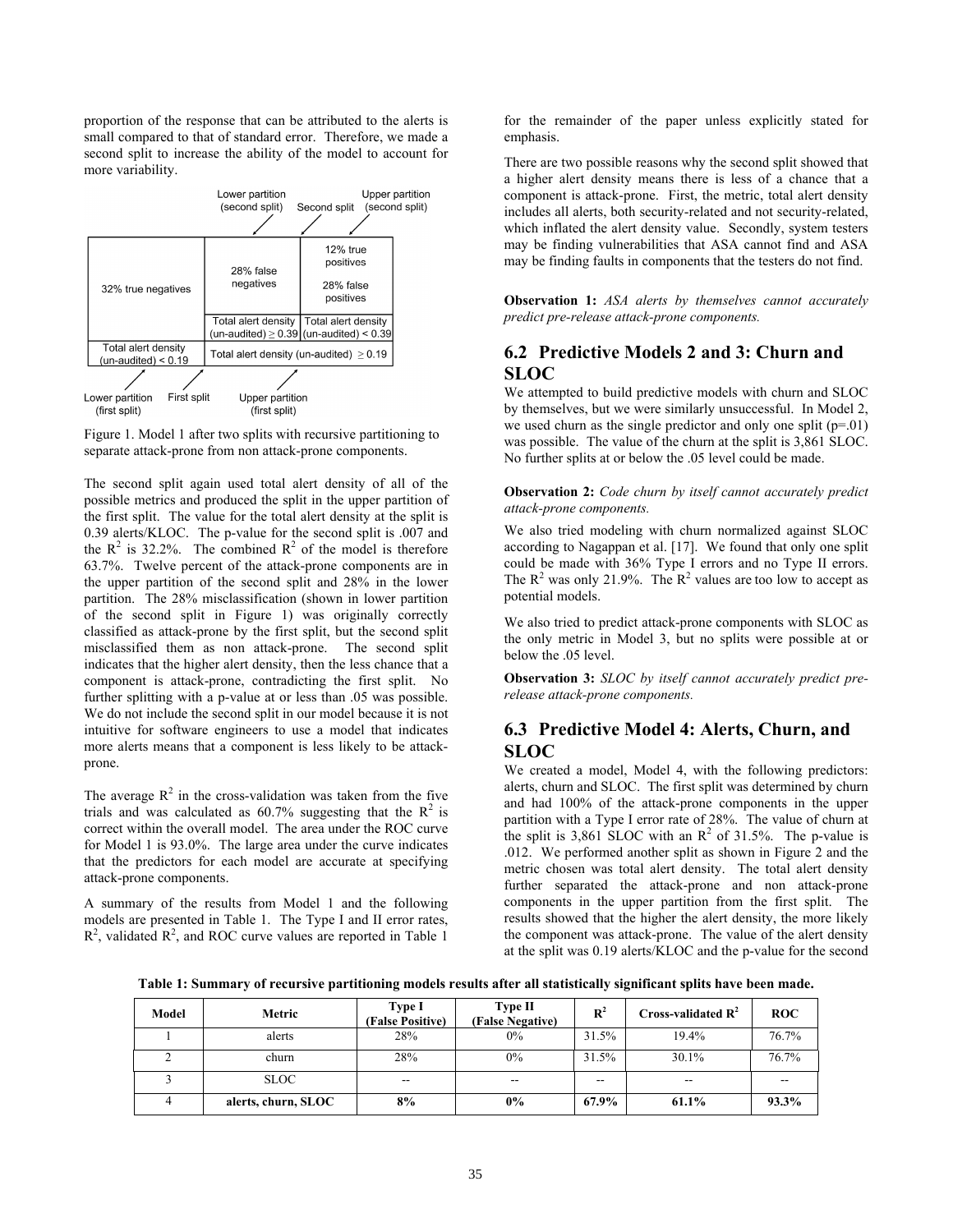split was less than .0001. No further splitting was possible and thus SLOC has no predictive power in the model. We tested the Spearman correlation between total alert density and churn and found there was no correlation. Thus, the two predictors are independent of each other and multi-collinearity is not a concern.

Since Model 4 indicated that two different metrics, churn and alerts, could be combined we tried using discriminant analysis to distinguish attack-prone from non attack-prone components. The model did not exhibit a goodness-of-fit to the data to discriminate between attack-prone and non attack-prone components and thus we could not use discriminant analysis.



Figure 2. Model 4 after two splits with recursive partitioning to separate attack-prone from non attack-prone components.

We were successful with using total alert density and churn with logistic regression, a linear regression technique used in generalized linear models, to identify attack-prone and non attack-prone components. The tests from the whole-model fit, which compares the model to a model with just the intercept (i.e. without the two predictors) is shown in Table 2. The probability that the model fits better than with just the intercept parameter is given by the Prob>ChiSq, 0.0009, which indicates the model fits better than with just the intercept parameter.

**Table 2:** Logistic regression whole model test.

| Model             | -LogLikelihood | <b>ChiSquare</b> | Prob>ChiSq |
|-------------------|----------------|------------------|------------|
| <b>Difference</b> | 8.24           | 16.5             | 0.0009     |
| Full              | 8.06           |                  |            |
| <b>Reduced</b>    | 16.30          |                  |            |

We found that the churn and total alert density are good predictors of attack-prone components. The third parameter in Model 5, the product of churn and total alert density, is however weakly significant ( $p=07$ ) as shown in Table 3. The logistic regression supports the recursive partitioning results where components with high churn and high total alert density are also more likely to be attack-prone components. We provide unit odd ratios as shown in Table 3 to show how the estimated probability of a component being attack-prone increases per unit increase in predictor. The results show that there is a positive increase in likelihood of a component being attack-prone if the predictors increase in count or density. We also tested the predictors under logistic regression with an ROC curve and found that 93.6% of the area is under the curve representing that most of the variability is accounted for.

**Table 3:** Significance of predictors with logistic regression. Note: For logistic regression, total alert density was measured in 100KLOC.

| Predictor                    | Prob>ChiSq | <b>Unit Odds</b><br>Ratio |
|------------------------------|------------|---------------------------|
| Churn                        | .0573      | 10                        |
| total alert density          | .0527      |                           |
| $churn-17650.7$ <sup>*</sup> | .0720      | 1.0                       |
| (totalAlertDensity-41.7)     |            |                           |

**Observation 4:** *ASA alerts and code churn can predict prerelease attack-prone components.* 

#### **6.4 Interpretation of Results**

The results from Model 1 are inconclusive for determining if the ASA alerts can distinguish between attack-prone and non attack-prone. The total alert density in the second split represents that more alerts means less security failures, and there was no correlation between the alerts and failures. However, Model 4 represents that components with high churn and high total alert density are more likely to be attack-prone. The total output of FlexeLint in total alert density was a better predictor than our security-based alerts. Models 1, and 4 have similar  $R^2$  values and ROC curves, but Model 1 had more Type II errors (28%) than Models 4. In our setting, the combination of different metrics in a single model have more predictive power than a model with only one metric. Lastly, for each combination of internal metrics, we also attempted to build models using discriminant analysis and logistic regression. In all cases (excluding Model 4 for logistic regression), the models lacked a goodness-of-fit.

#### **7. DISCUSSION**

While no single fault detection technique can detect all problems, static analysis tools have been shown to predict reliability problems that are not explicitly detected by ASA based on alert counts and density [16, 23]. ASA tools analyze code and are thus more apt at coding problems then the more complex, high-level design or operational problems identified by testing. In our research, Model 4 indicates that ASA alerts can, in part, identify components that contained vulnerabilities identified by late-cycle robustness testing.

The association of simple faults to complex faults is known as the coupling effect [4]. The coupling effect has also been observed in the context of mutation testing [14, 19]. Evidence of the coupling effect shows that ASA can be used while code is written to identify coding faults as well as predict that more complex design and operational vulnerabilities exist.

#### **8. SUMMARY AND FUTURE WORK**

We have created models to predict which components are prone to attacks on a large scale industrial software system. The internal metrics used in our models are churn, count of SLOC, and density of ASA alerts from the static analysis tool, FlexeLint. We have shown that churn and alerts can be used to